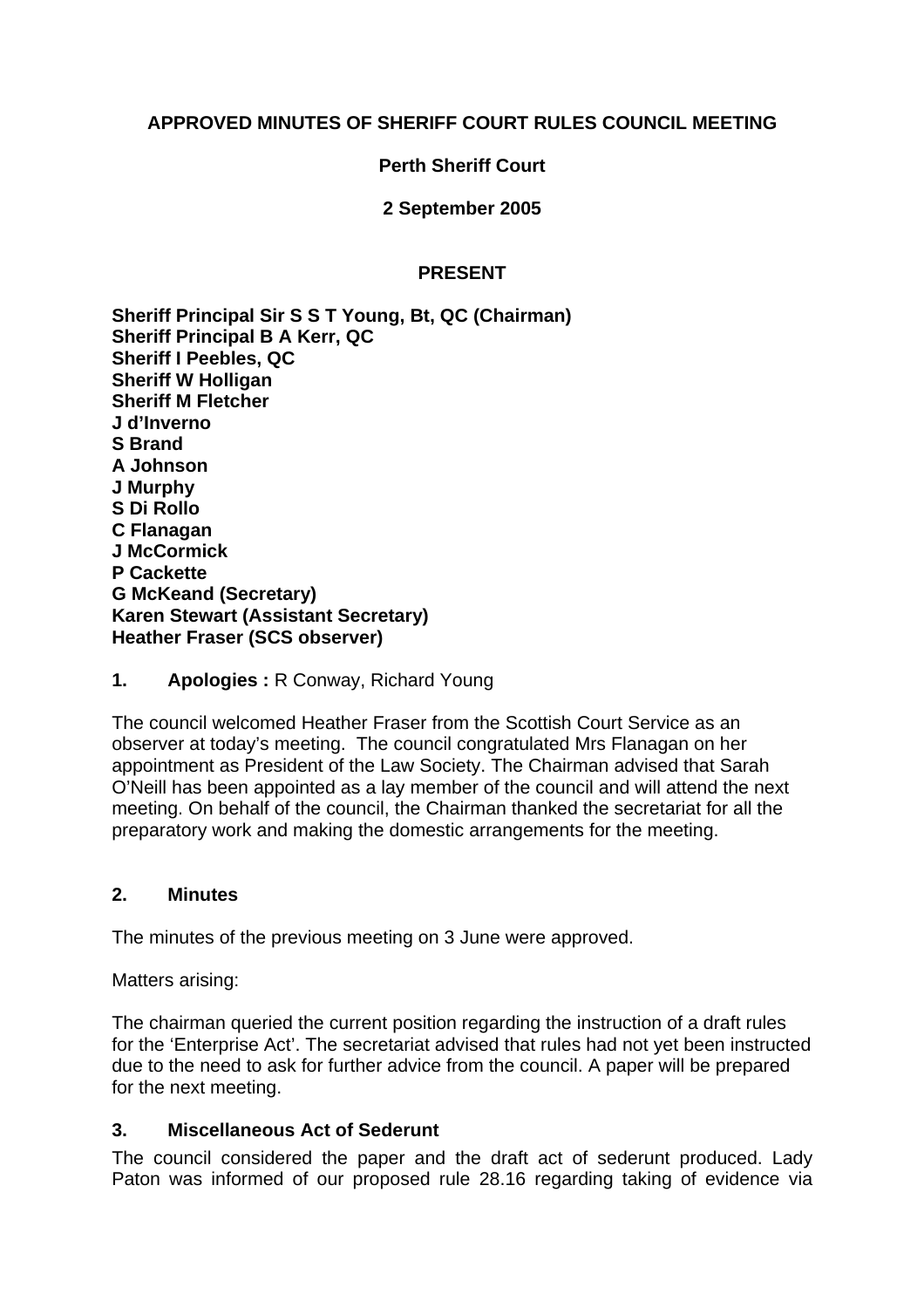television link to seek her opinion as a code of practice is currently being developed. The Secretariat have been advised that the Lord President and Lady Paton want both sheriff and supreme courts to have the same civil procedural rules on this matter.

- The council agreed to the withdrawal of this rule from the current draft to await further consideration by CSRC. The secretariat were requested to keep a watching brief on the issue and advise on progress in due course.
- The council approved draft rule 33.27A
- The council requested amendment of draft forms G11, Form 24, Form 15
- It was agreed that the amended draft be taken forward with the chairman in due course.

# **4. Proceeds of Crime (S) Act 1995**

The council considered the paper produced and agreed that Summary Application Rule 3.9.3 requires to be amended to delete reference to the 21 day period and the discretion of the sheriff.

The amendment should be instructed in the current Miscellaneous Act of Sederunt being prepared.

The Secretariat were asked to write to the author of the letter to advise of the position and to thank her for drawing this matter to the attention of the council.

# **5. Civil Partnership Act**

The council considered the paper produced by the secretariat and the draft act of Sederunt. It was noted that policy holders are aware that advice has been sought on proposals for regulations under section 219 of the Act. The following matters were agreed:

- Amend draft Rule 33A.791)(b)(ii) to refer to 'continuing and welfare attorney' with equivalent rule in Chapter 33 to be amended in like terms.
- **•** Draftsperson's recommended wording in Rule 33A.8 accepted with equivalent rule in Chapter 33 to be amended in like terms.
- **Draft rule 33A.79(4) to be amended by insertion of the words 'or before an** administrative authority' after the word 'court'
- Amend draft rule 33A.79(3)(a) by deletion of the words 'in any action in a sheriff court'
- Amend draft rule 33A.79(3)(b) by deletion of the words 'any such action' and substitution therefore the words 'an action'
- New forms to be drafted for chapter 33A

When forms have been drafted these should be issued to members for comment and thereafter, the council agreed to the draft being cleared with the chairman.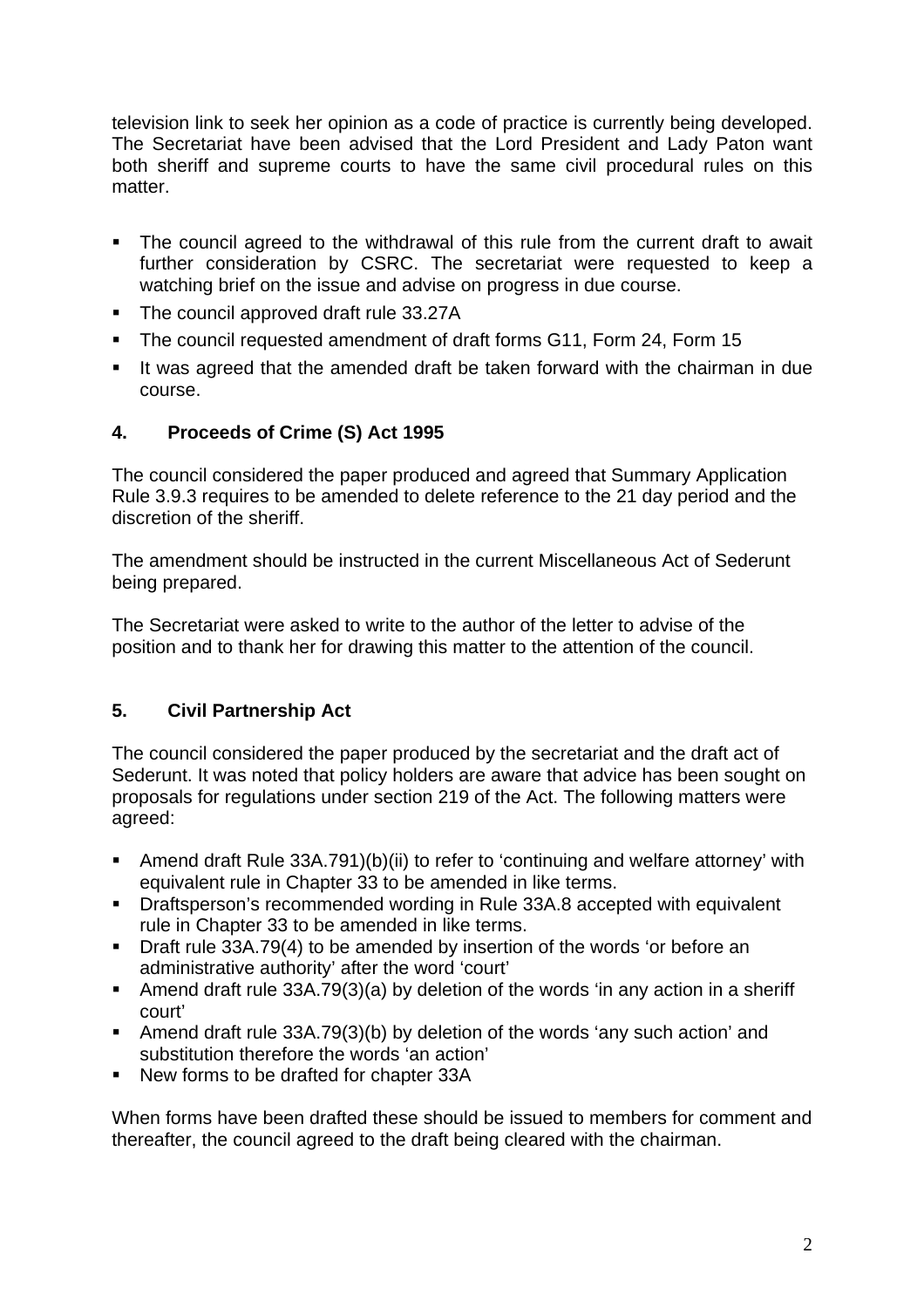The amendments required in Chapter 33 should be instructed separately and will be cleared through the chairman.

The amendments should be co-ordinated to be introduced at the same time if possible.

# **6. Mental Health (Care & Treatment) (Scotland) Act 2003**

The council considered the paper and the draft act produced.

The following matters were agreed:

- Delete draft rule 3.29.1(2) as unnecessary
- Draft rules  $3.29.2$  (1) & (2) are suitable
- **Draft rules 3.29.3 (1) & (2) are suitable subject to minor alteration**
- Amend draft rule 3.29.4(1) by insertion of the words ' of the act' after 'section 320'

The amended draft to be cleared by the chairman.

## **7. European Enforcement Order –** consideration was postponed to end of agenda

The council considered the draft statutory instrument and the commentary paper produced.

The council agreed the following points:

- **Draft rules 3.2 and 3.3 should be deleted as unnecessary**
- **Draft rules 3 & 4 and 5(a)&(b) must be checked to ensure they mirror the** regulation accurately.
- **Draft rule 6 satisfactory No hearing is required**
- **Draft rule 7 satisfactory No hearing is required**
- Draft rule 8 satisfactory
- **Article 21- no requirement for rules**
- Article 17 import wording similar to para1.32 of MacPhail 2nd edition into forms of citation (the vires of this must be checked with the draftsperson)
- **Incoming Orders-enforcement procedures must be checked to clarify the need for** any rules of court.
- There were also some wording amendments proposed to the draft.

The council agreed to the draft being cleared by the chairman or with Sheriff Principal Kerr in the chairman's absence.

# **8. Vulnerable Witnesses Act - Phase II**

The council considered the papers produced by the secretariat and authorised the instruction of a draft act of Sederunt. Sheriff Peebles agreed to consider the first draft with the secretariat prior to full council consideration.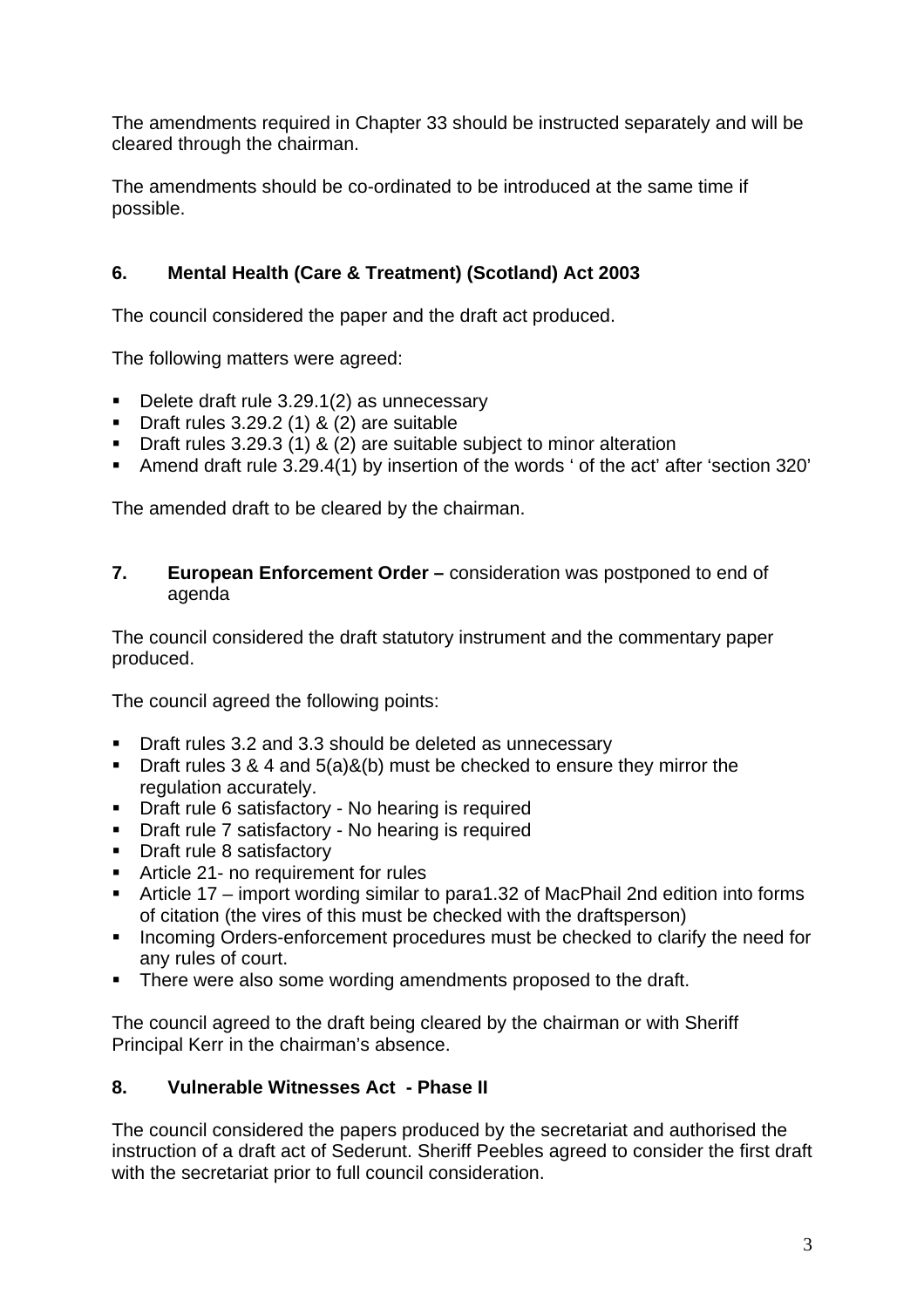When received by the secretariat the commencement order should be sent to council members.

# **9. Protection of Children from Sexual Harm Act**

The council considered the paper and the draft statutory instrument produced. The council noted the anomalies the drafting of the Act had created for civil procedure but took the view that this cannot be remedied by subordinate legislation and that matters must proceed under existing law. The secretariat were asked to draw the following points to the attention of policy holders on behalf of the council seeking that the act be amended at the first opportunity :

- The wording 'sheriff of the sheriffdom' to be removed
- Interim Orders should remain within jurisdiction of the original court
- Variation etc of orders should be permissible elsewhere

There was a detailed discussion of the problems with the legislation and the draft statutory instrument. The following points were agreed:

- **There is no need to repeat provisions of primary legislation in the rules for** RHSOs
- Draft rule 3.25.5 insert additional paragraph in similar terms of OCR 31.5 to the effect that 'failure by sheriff clerk to comply with 3.25.5(b) shall not invalidate any of the order made'
- Draft rules 3.25.6(3) and 3.29.2(3) are correct in adopting the minute procedure set out in chapter 14 of OCR
- Delete draft rules 3.25.7(5), 3.25.8
- New rule required at 3.25.8 for variation, renewal, discharge of interim SOPO with provision that the original papers or copies (certified by applicant's agent or sheriff clerk) must be produced along with the summary application
- Delete draft rule 3.29.3 (5) and insert rule similar to current 3.25.7(5)
- There were also some minor wording amendments proposed to the draft

The council agreed to the final version of draft being cleared by the chairman

## **10. Caveats**

The council considered the paper and the draft statutory instrument produced. The secretariat were requested to check if there is an S.I relating to caveats in commissary proceedings. The council agreed :

- It is appropriate to include an order for appointing an administrator as draft rule 2  $(1)(e)$ .
- It should be permissible to lodge a caveat against a sequestration
- **Draft rule 2(3)-delete the words 'apprehensive' to 'company' in lines 3 and 4**
- $\blacksquare$  Deletion of draft rule 3(4)
- There were also some minor wording amendments proposed to the draft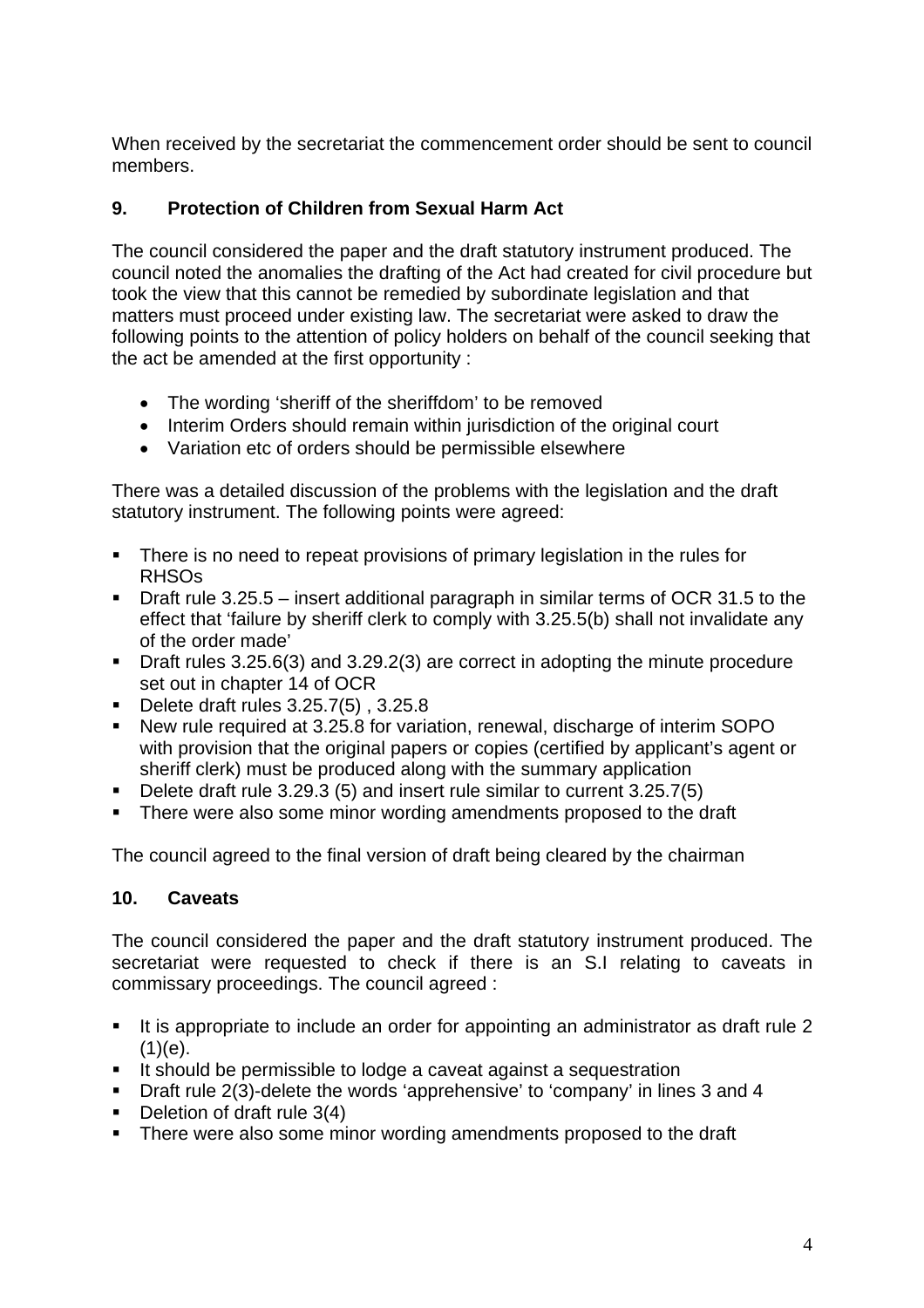Sheriff clerk members were asked to check current working practices for renewal of caveats. This is to be relayed to the chairman and Sheriff Holligan who will look at rule 3(2) in light of the information received.

# **11. SCRC working practices**

The council considered the proposals in the paper produced. The aim being to reduce the amount of time Council members require to spend preparing for meetings and discussing minor drafting and stylistic issues whilst the Council is in session. It was agreed:

- Where a particular Act of Sederunt merits it, one of the Sheriffs or Sheriffs Principal on the Council should take the lead in assisting the Secretariat in reviewing it on behalf of the Council.
- Where it was considered it would be helpful, that sheriff could enlist the assistance of another on the Council with a particular interest in the area the Act of Sederunt was addressing.
- The above should be effected by use of electronic communication and where possible be completed prior to the Act of Sederunt being presented to the Council for consideration.

# **12. Enterprise Act**

In view of the Court of Session opinion and the Kilmarnock Sheriff Court judgment the Council agreed that no further specification is required in the Summary Application Rules on how the breach of an enforcement order under Part 8 of the Enterprise Act 2002 should be treated.

## **13. Business update**

The council noted with interest recent progress on the various issues.

## **14. Letter from APIL re mediation**

The council considered the terms of the letter received and noted the current position on the work being undertaken by the council's mediation sub committee. It was agreed that the committee should conclude their work in progress and that it is not be appropriate to meet with APIL representatives at present.

The secretariat should write to advise the outcome of council considerations.

## **15. Letter from Dr and Mrs Wright**

Sheriff Principal Young (chairman) offered to pass the 'chair' to Sheriff Principal Kerr. It was agreed this was appropriate by the council and the chairman withdrew from the meeting.